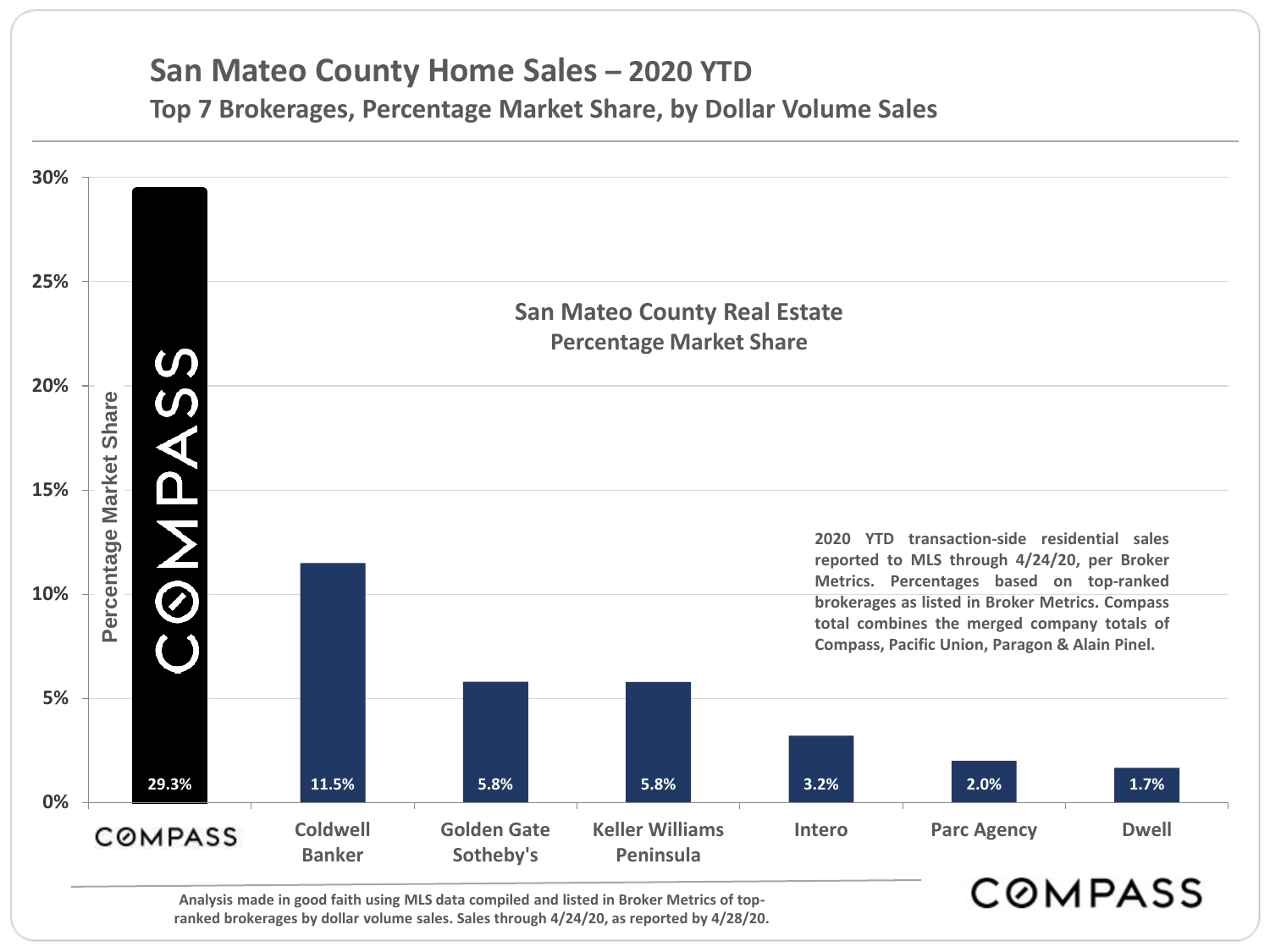### **San Mateo County Luxury Home Sales – 2020 YTD Top 7 Brokerages, Percentage Market Share, by Dollar Volume Sales**



**ranked brokerages by dollar volume sales. Sales through 4/24/20, as reported by 4/28/20.**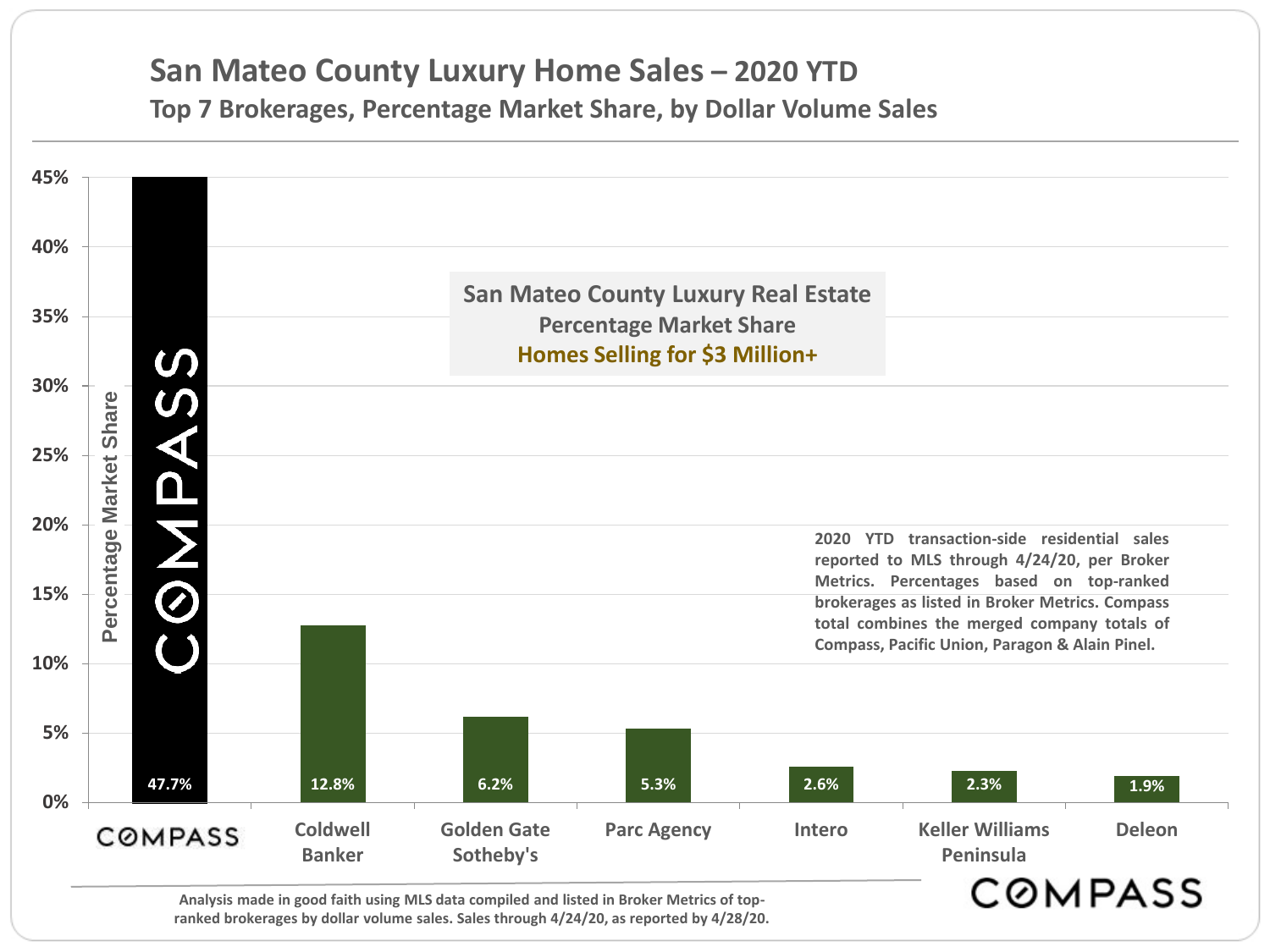### **San Mateo County Ultra-Luxury Home Sales – 2020 YTD Top Brokerages, Percentage Market Share, by Dollar Volume Sales**



**ranked brokerages by dollar volume sales. Sales through 4/24/20, as reported by 4/28/20.**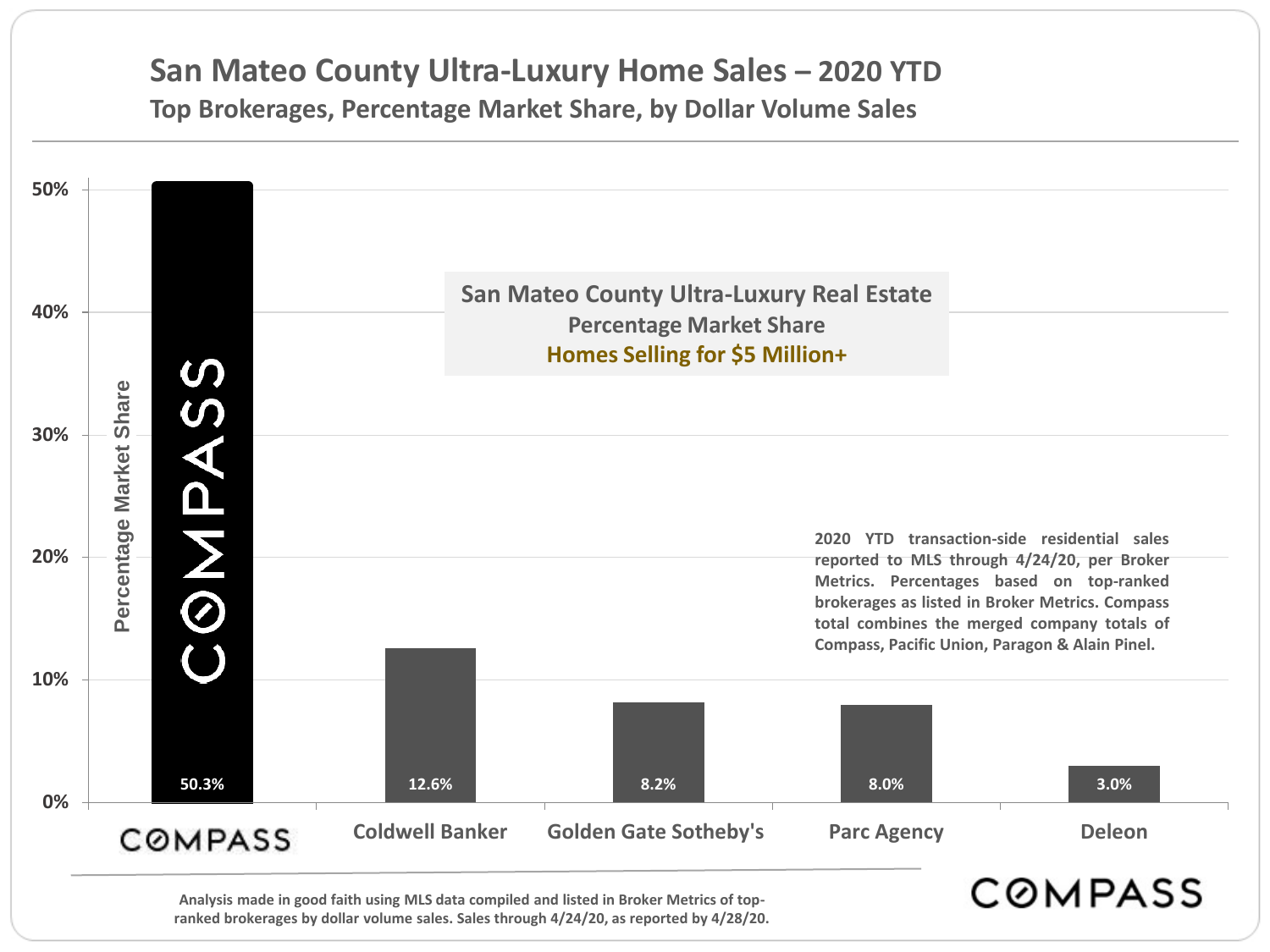## **Santa Clara County Home Sales – 2020 YTD**

**Top 7 Brokerages, Percentage Market Share, by Dollar Volume Sales**



**ranked brokerages by dollar volume sales. Sales through 4/24/20, as reported by 4/28/20.**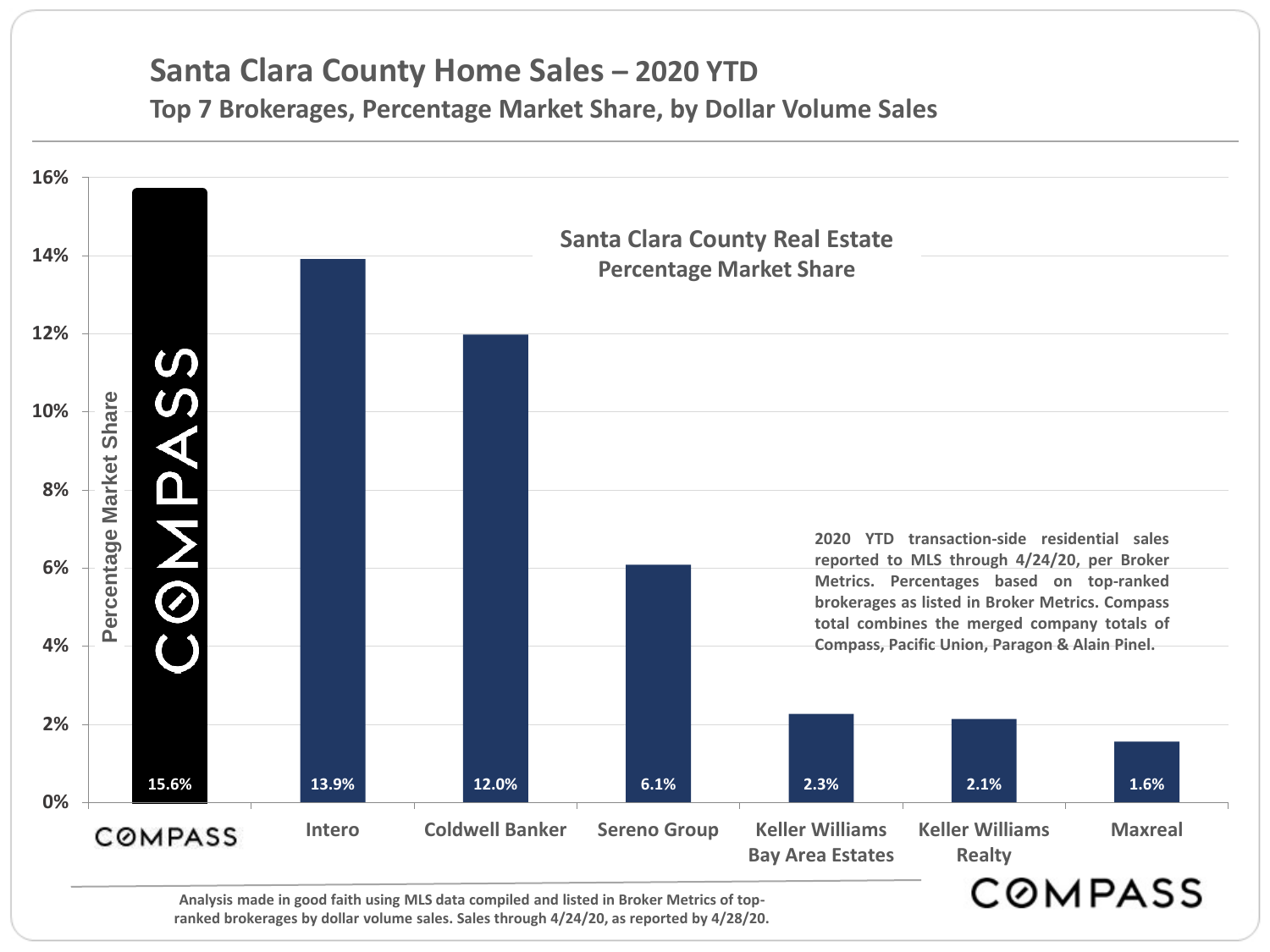### **Santa Clara County Luxury Home Sales – 2020 YTD Top 7 Brokerages, Percentage Market Share, by Dollar Volume Sales**



**Analysis made in good faith using MLS data compiled and listed in Broker Metrics of topranked brokerages by dollar volume sales. Sales through 4/24/20, as reported by 4/28/20.**